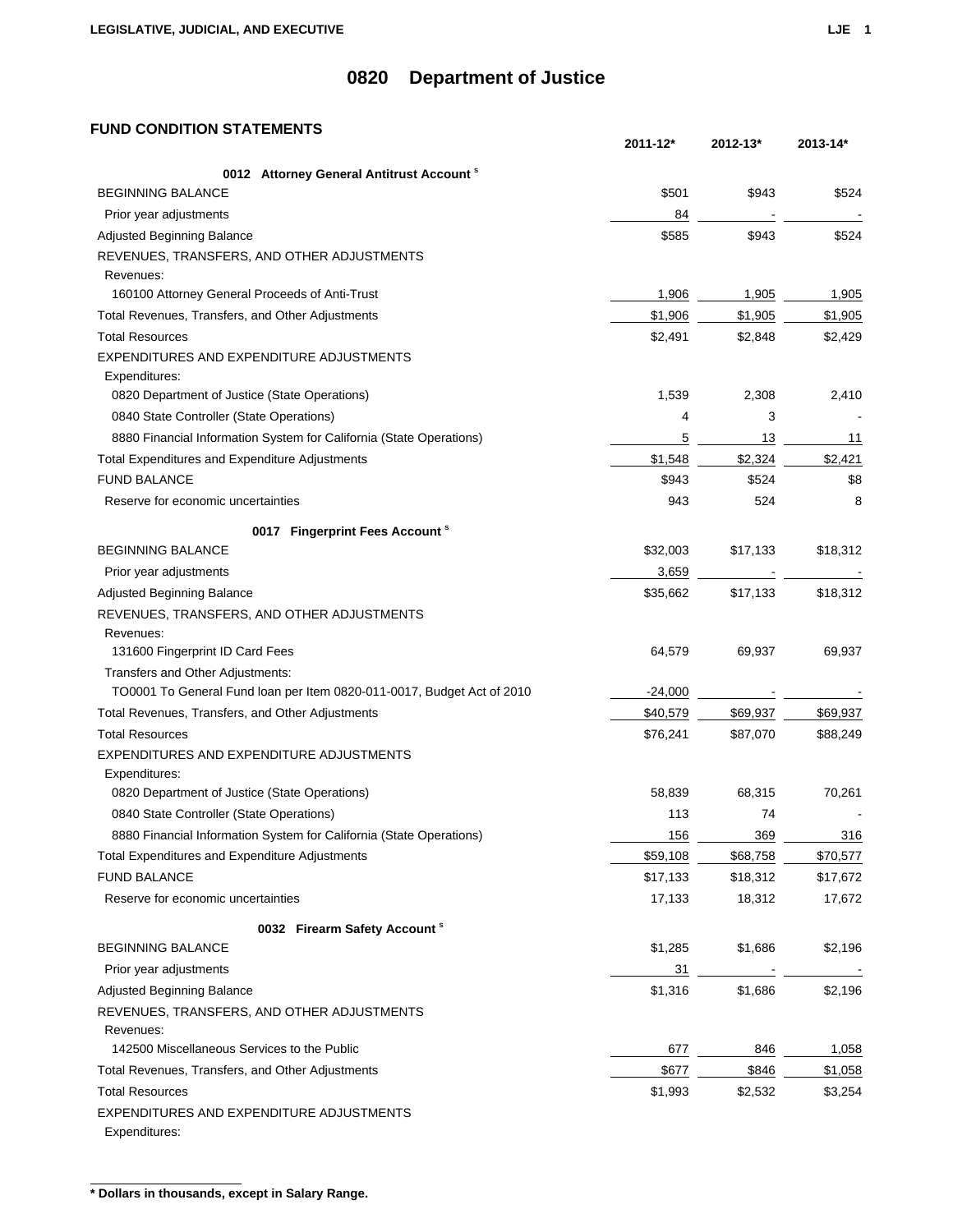|                                                                       | 2011-12* | 2012-13*       | 2013-14* |
|-----------------------------------------------------------------------|----------|----------------|----------|
| 0820 Department of Justice (State Operations)                         | 306      | 334            | 343      |
| 0840 State Controller (State Operations)                              | 1        |                |          |
| 8880 Financial Information System for California (State Operations)   |          | $\overline{2}$ | 2        |
| Total Expenditures and Expenditure Adjustments                        | \$307    | \$336          | \$345    |
| <b>FUND BALANCE</b>                                                   | \$1,686  | \$2,196        | \$2,909  |
| Reserve for economic uncertainties                                    | 1,686    | 2,196          | 2,909    |
| 0142 Department of Justice Sexual Habitual Offender Fund <sup>8</sup> |          |                |          |
| <b>BEGINNING BALANCE</b>                                              | \$2,015  | \$1,952        | \$1,760  |
| Prior year adjustments                                                | 45       |                |          |
| Adjusted Beginning Balance                                            | \$2,060  | \$1,952        | \$1,760  |
| REVENUES, TRANSFERS, AND OTHER ADJUSTMENTS                            |          |                |          |
| Revenues:                                                             |          |                |          |
| 142500 Miscellaneous Services to the Public                           | 1,833    | 2,067          | 2,067    |
| Total Revenues, Transfers, and Other Adjustments                      | \$1,833  | \$2,067        | \$2,067  |
| <b>Total Resources</b>                                                | \$3,893  | \$4,019        | \$3,827  |
| EXPENDITURES AND EXPENDITURE ADJUSTMENTS                              |          |                |          |
| Expenditures:                                                         |          |                |          |
| 0820 Department of Justice (State Operations)                         | 1,932    | 2,244          | 2,362    |
| 0840 State Controller (State Operations)                              | 4        | 3              |          |
| 8880 Financial Information System for California (State Operations)   | 5        | 12             | 11       |
| Total Expenditures and Expenditure Adjustments                        | \$1,941  | \$2,259        | \$2,373  |
| <b>FUND BALANCE</b>                                                   | \$1,952  | \$1,760        | \$1,454  |
| Reserve for economic uncertainties                                    | 1,952    | 1,760          | 1,454    |
| 0158 Travel Seller Fund <sup>s</sup>                                  |          |                |          |
| <b>BEGINNING BALANCE</b>                                              | \$2,025  | \$1,896        | \$1,180  |
| Prior year adjustments                                                | 58       |                |          |
| Adjusted Beginning Balance                                            | \$2,083  | \$1,896        | \$1,180  |
| REVENUES, TRANSFERS, AND OTHER ADJUSTMENTS                            |          |                |          |
| Revenues:                                                             |          |                |          |
| 142500 Miscellaneous Services to the Public                           | 664      | 675            | 675      |
| 150300 Income From Surplus Money Investments                          |          |                | 4        |
| Total Revenues, Transfers, and Other Adjustments                      | \$671    | \$682          | \$679    |
| <b>Total Resources</b>                                                | \$2,754  | \$2,578        | \$1,859  |
| EXPENDITURES AND EXPENDITURE ADJUSTMENTS                              |          |                |          |
| Expenditures:                                                         |          |                |          |
| 0820 Department of Justice (State Operations)                         | 853      | 1,389          | 1,424    |
| 0840 State Controller (State Operations)                              | 2        | 1              |          |
| 8880 Financial Information System for California (State Operations)   | 3        | 8              | 6        |
| Total Expenditures and Expenditure Adjustments                        | \$858    | \$1,398        | \$1,430  |
| <b>FUND BALANCE</b>                                                   | \$1,896  | \$1,180        | \$429    |
| Reserve for economic uncertainties                                    | 1,896    | 1,180          | 429      |
| 0256 Sexual Predator Public Information Account <sup>8</sup>          |          |                |          |
| <b>BEGINNING BALANCE</b>                                              | \$392    | \$458          | \$411    |
| Prior year adjustments                                                | $-2$     |                |          |
| Adjusted Beginning Balance                                            | \$390    | \$458          | \$411    |
| REVENUES, TRANSFERS, AND OTHER ADJUSTMENTS                            |          |                |          |
| Revenues:                                                             |          |                |          |
| 142500 Miscellaneous Services to the Public                           | 147      | 134            | 134      |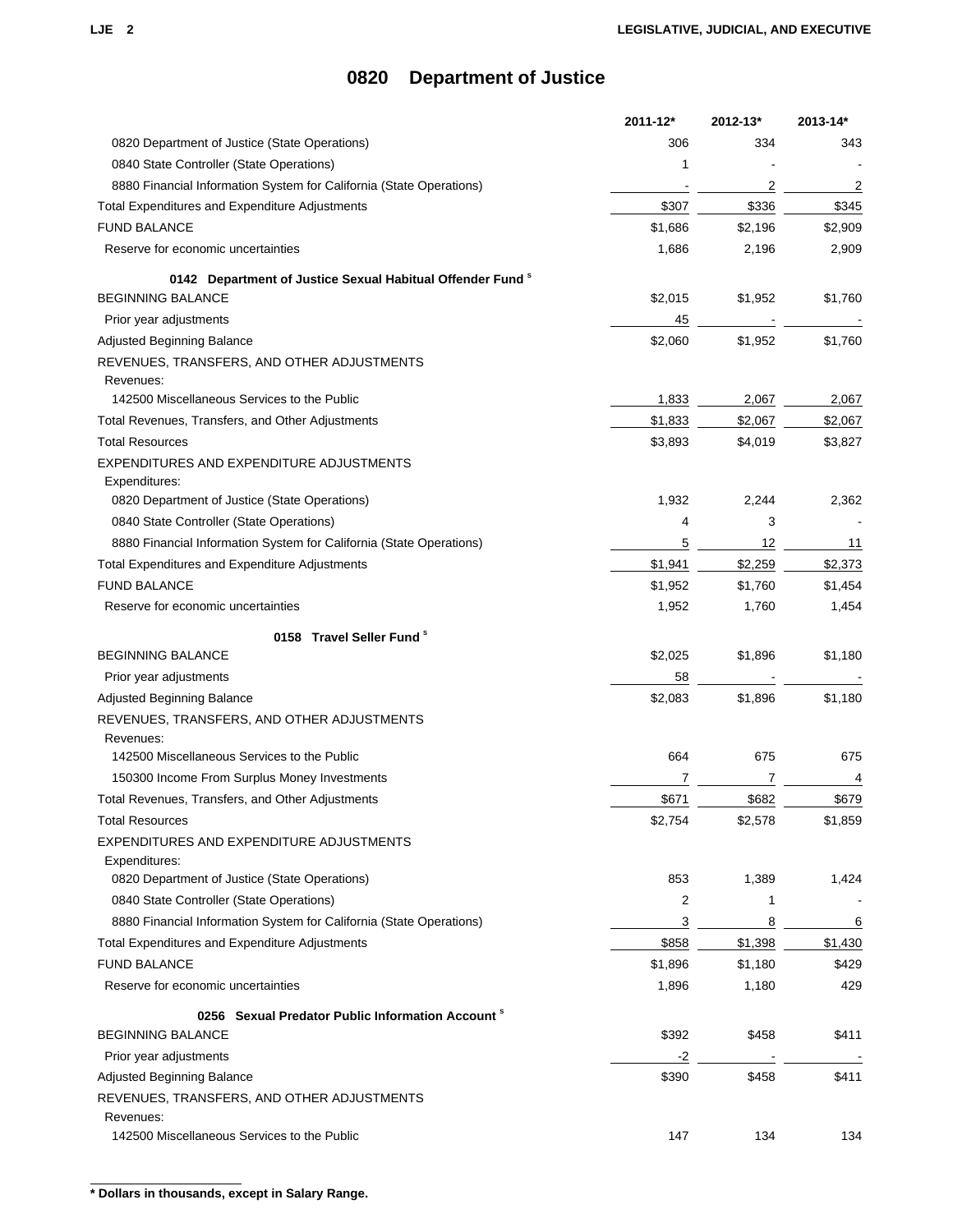|                                                                                     | 2011-12*  | 2012-13* | 2013-14* |
|-------------------------------------------------------------------------------------|-----------|----------|----------|
| 150300 Income From Surplus Money Investments                                        | 2         | 1        | 1        |
| Total Revenues, Transfers, and Other Adjustments                                    | \$149     | \$135    | \$135    |
| <b>Total Resources</b>                                                              | \$539     | \$593    | \$546    |
| EXPENDITURES AND EXPENDITURE ADJUSTMENTS                                            |           |          |          |
| Expenditures:                                                                       |           |          |          |
| 0820 Department of Justice (State Operations)                                       | 81        | 181      | 183      |
| 8880 Financial Information System for California (State Operations)                 |           | 1        | 1        |
| <b>Total Expenditures and Expenditure Adjustments</b>                               | \$81      | \$182    | \$184    |
| <b>FUND BALANCE</b>                                                                 | \$458     | \$411    | \$362    |
| Reserve for economic uncertainties                                                  | 458       | 411      | 362      |
| 0288 The Registry of International Student Exchange Visitor Placement Organizations |           |          |          |
| Fund <sup>s</sup>                                                                   |           |          |          |
| <b>BEGINNING BALANCE</b>                                                            | \$82      | \$79     | \$84     |
| Prior year adjustments                                                              | -8        |          |          |
| Adjusted Beginning Balance                                                          | \$74      | \$79     | \$84     |
| REVENUES, TRANSFERS, AND OTHER ADJUSTMENTS                                          |           |          |          |
| Revenues:                                                                           |           |          |          |
| 142500 Miscellaneous Services to the Public                                         | 5         | 5        | 5        |
| Total Revenues, Transfers, and Other Adjustments                                    | \$5       | \$5      | \$5      |
| <b>Total Resources</b>                                                              | \$79      | \$84     | \$89     |
| <b>FUND BALANCE</b>                                                                 | \$79      | \$84     | \$89     |
| Reserve for economic uncertainties                                                  | 79        | 84       | 89       |
| 0378 False Claims Act Fund <sup>\$</sup>                                            |           |          |          |
| <b>BEGINNING BALANCE</b>                                                            | \$717     | \$6,193  | \$6,072  |
| Prior year adjustments                                                              | 1,080     |          |          |
| Adjusted Beginning Balance                                                          | \$1,797   | \$6,193  | \$6,072  |
| REVENUES, TRANSFERS, AND OTHER ADJUSTMENTS                                          |           |          |          |
| Revenues:                                                                           |           |          |          |
| 150300 Income From Surplus Money Investments                                        | 23        | 199      | 7        |
| 164400 Civil & Criminal Violation Assessment                                        | 33,146    | 19,100   | 8,000    |
| Transfers and Other Adjustments:                                                    |           |          |          |
| FO0001 From General Fund loan repayment per Item 0820-012-0378, Budget Act of 2010  |           |          | 3,000    |
| TO0001 To General Fund per Item 0820-011-0378 Budget Act of 2012                    |           | $-7,700$ |          |
| TO0001 To General Fund per Item 0820-011-0378 Budget Act of 2011                    | $-20,000$ |          |          |
| Total Revenues, Transfers, and Other Adjustments                                    | \$13,169  | \$11,599 | \$11,007 |
| <b>Total Resources</b>                                                              | \$14,966  | \$17,792 | \$17,079 |
| EXPENDITURES AND EXPENDITURE ADJUSTMENTS                                            |           |          |          |
| Expenditures:                                                                       |           |          |          |
| 0820 Department of Justice (State Operations)                                       | 8,730     | 11,645   | 12,135   |
| 0840 State Controller (State Operations)                                            | 18        | 12       |          |
| 8880 Financial Information System for California (State Operations)                 | 25        | 63       | 54       |
| <b>Total Expenditures and Expenditure Adjustments</b>                               | \$8,773   | \$11,720 | \$12,189 |
| <b>FUND BALANCE</b>                                                                 | \$6,193   | \$6,072  | \$4,890  |
| Reserve for economic uncertainties                                                  | 6,193     | 6,072    | 4,890    |
| Dealers' Record of Sale Special Account <sup>8</sup><br>0460                        |           |          |          |
| <b>BEGINNING BALANCE</b>                                                            | \$18,235  | \$12,439 | \$11,009 |
| Prior year adjustments                                                              | -4        |          |          |
| Adjusted Beginning Balance                                                          | \$18,231  | \$12,439 | \$11,009 |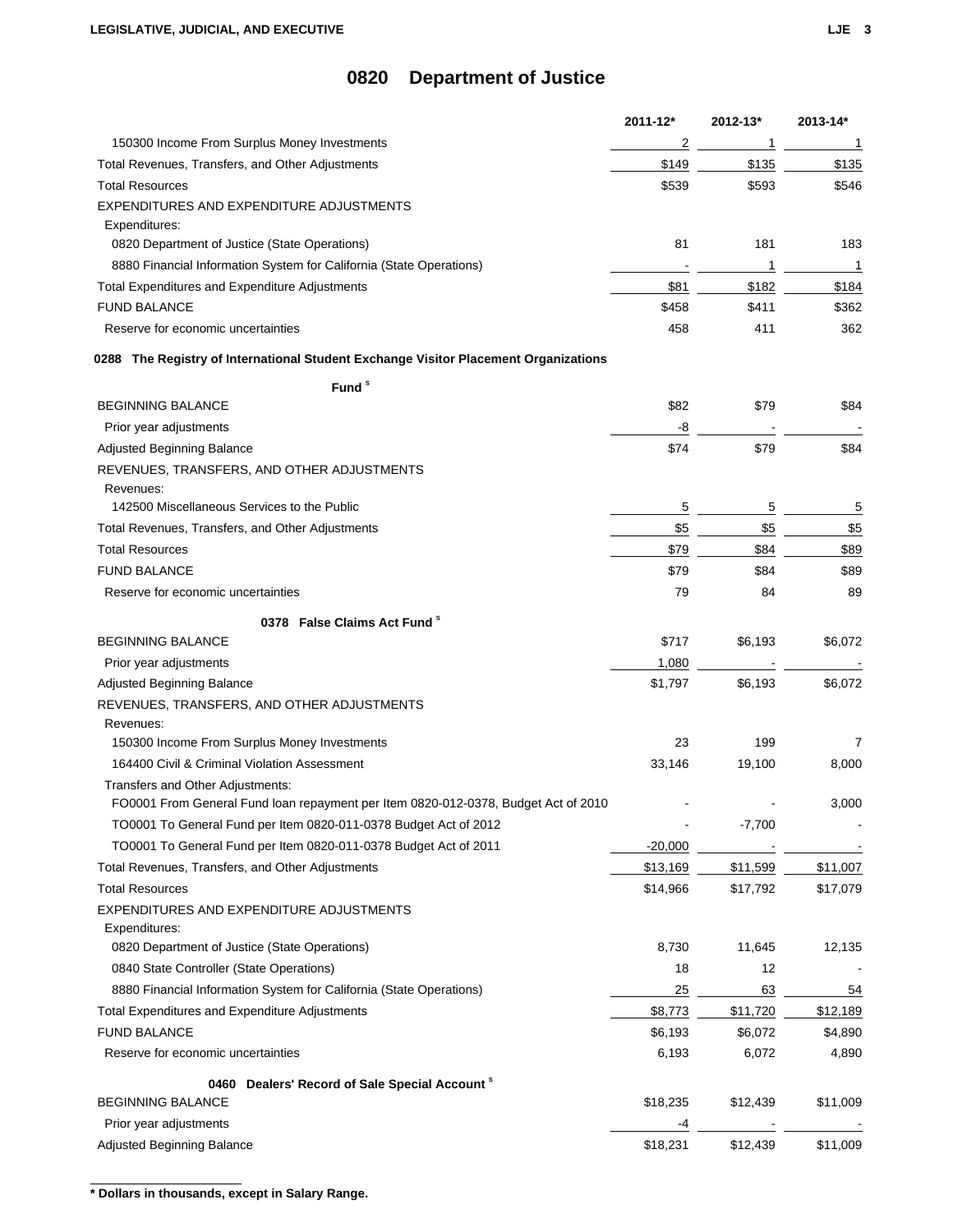|                                                                        | 2011-12*  | 2012-13* | 2013-14* |
|------------------------------------------------------------------------|-----------|----------|----------|
| REVENUES, TRANSFERS, AND OTHER ADJUSTMENTS                             |           |          |          |
| Revenues:                                                              |           |          |          |
| 125700 Other Regulatory Licenses and Permits                           | 2,898     | 3,241    | 4,037    |
| 142500 Miscellaneous Services to the Public                            | 14,429    | 16,136   | 20,098   |
| 150300 Income From Surplus Money Investments                           |           | 2        | 2        |
| 161000 Escheat of Unclaimed Checks & Warrants                          | 2         |          |          |
| Transfers and Other Adjustments:                                       |           |          |          |
| TO0001 To General Fund loan per Item 0820-011-0460, Budget Act of 2010 | $-11,500$ |          |          |
| Total Revenues, Transfers, and Other Adjustments                       | \$5,829   | \$19,379 | \$24,137 |
| <b>Total Resources</b>                                                 | \$24,060  | \$31,818 | \$35,146 |
| EXPENDITURES AND EXPENDITURE ADJUSTMENTS                               |           |          |          |
| Expenditures:<br>0820 Department of Justice                            |           |          |          |
| <b>State Operations</b>                                                | 11,548    | 20,288   | 22,290   |
| Local Assistance                                                       | 28        | 28       | 28       |
| 0840 State Controller (State Operations)                               | 19        | 30       |          |
| 8880 Financial Information System for California (State Operations)    | 26        | 463      | 86       |
| Total Expenditures and Expenditure Adjustments                         | \$11,621  | \$20,809 | \$22,404 |
| <b>FUND BALANCE</b>                                                    | \$12,439  | \$11,009 | \$12,742 |
|                                                                        |           |          |          |
| Reserve for economic uncertainties                                     | 12,439    | 11,009   | 12,742   |
| 0566 Department of Justice Child Abuse Fund <sup>s</sup>               |           |          |          |
| <b>BEGINNING BALANCE</b>                                               | \$1,574   | \$1,690  | \$1,737  |
| Prior year adjustments                                                 | -1        |          |          |
| Adjusted Beginning Balance                                             | \$1,573   | \$1,690  | \$1,737  |
| REVENUES, TRANSFERS, AND OTHER ADJUSTMENTS                             |           |          |          |
| Revenues:                                                              |           |          |          |
| 142500 Miscellaneous Services to the Public                            | 414       | 415      | 415      |
| 150300 Income From Surplus Money Investments                           | 4         | 4        | 4        |
| Total Revenues, Transfers, and Other Adjustments                       | \$418     | \$419    | \$419    |
| <b>Total Resources</b>                                                 | \$1,991   | \$2,109  | \$2,156  |
| EXPENDITURES AND EXPENDITURE ADJUSTMENTS                               |           |          |          |
| Expenditures:                                                          |           |          |          |
| 0820 Department of Justice (State Operations)                          | 300       | 370      | 385      |
| 0840 State Controller (State Operations)                               | 1         |          |          |
| 8880 Financial Information System for California (State Operations)    |           | 2        | 2        |
| Total Expenditures and Expenditure Adjustments                         | \$301     | \$372    | \$387    |
| <b>FUND BALANCE</b>                                                    | \$1,690   | \$1,737  | \$1,769  |
| Reserve for economic uncertainties                                     | 1,690     | 1,737    | 1,769    |
| 0569 Gambling Control Fines and Penalties Account <sup>8</sup>         |           |          |          |
| <b>BEGINNING BALANCE</b>                                               | \$1,651   | \$1,772  | \$2,183  |
| Prior year adjustments                                                 | -2        |          |          |
| Adjusted Beginning Balance                                             | \$1,649   | \$1,772  | \$2,183  |
| REVENUES, TRANSFERS, AND OTHER ADJUSTMENTS                             |           |          |          |
| Revenues:                                                              |           |          |          |
| 164300 Penalty Assessments                                             | 164       | 458      | 164      |
| Total Revenues, Transfers, and Other Adjustments                       | \$164     | \$458    | \$164    |
| <b>Total Resources</b>                                                 | \$1,813   | \$2,230  | \$2,347  |
| EXPENDITURES AND EXPENDITURE ADJUSTMENTS                               |           |          |          |
| Expenditures:                                                          |           |          |          |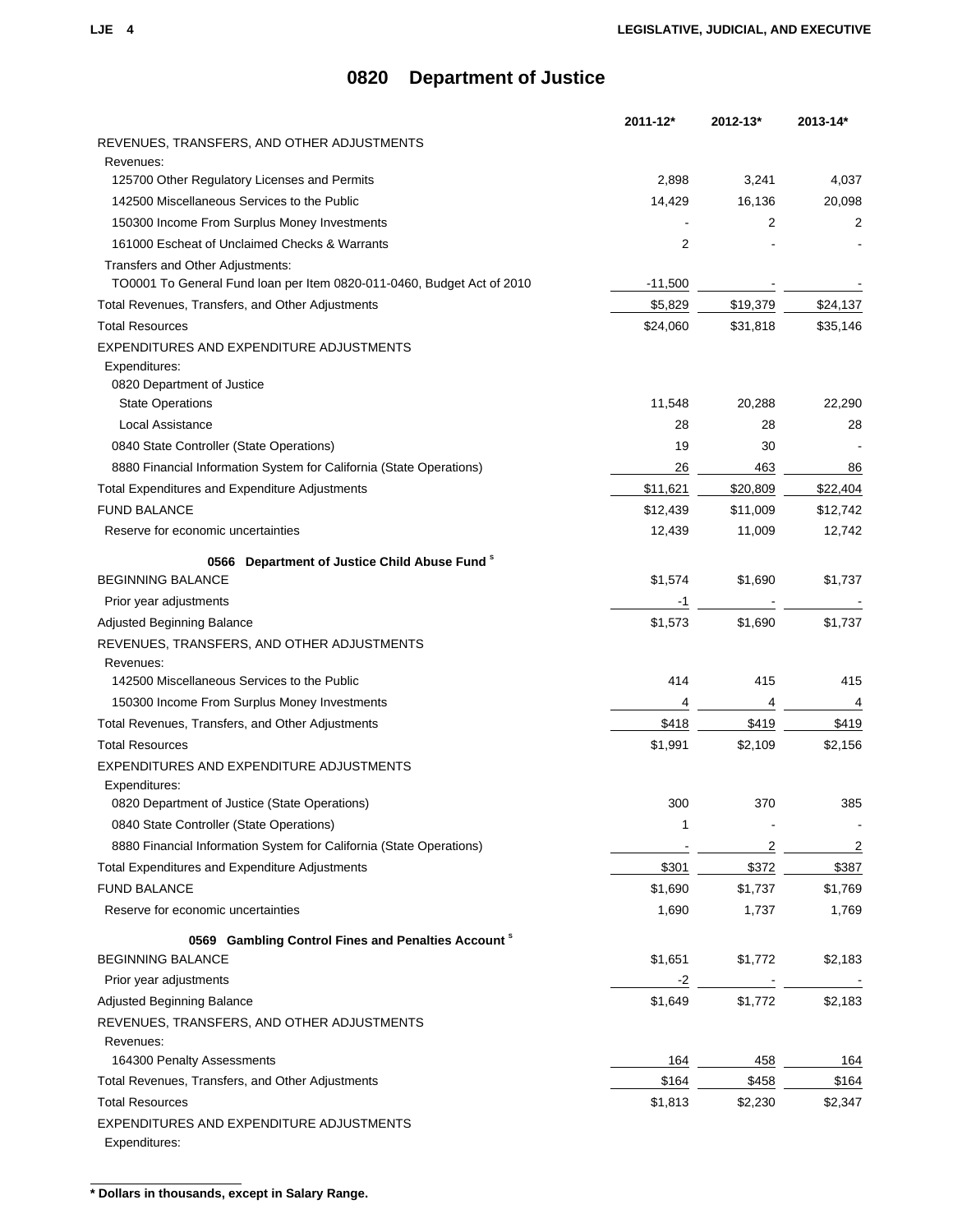|                                                                                          | 2011-12* | 2012-13* | 2013-14* |
|------------------------------------------------------------------------------------------|----------|----------|----------|
| 0820 Department of Justice (State Operations)                                            | 41       | 47       | 48       |
| <b>Total Expenditures and Expenditure Adjustments</b>                                    | \$41     | \$47     | \$48     |
| <b>FUND BALANCE</b>                                                                      | \$1,772  | \$2,183  | \$2,299  |
| Reserve for economic uncertainties                                                       | 1,772    | 2,183    | 2,299    |
| 1008 Firearms Safety and Enforcement Special Fund <sup>8</sup>                           |          |          |          |
| <b>BEGINNING BALANCE</b>                                                                 | \$5,158  | \$2,876  | \$6,663  |
| Prior year adjustments                                                                   | 86       |          |          |
| <b>Adjusted Beginning Balance</b>                                                        | \$5,244  | \$2,876  | \$6,663  |
| REVENUES, TRANSFERS, AND OTHER ADJUSTMENTS                                               |          |          |          |
| Revenues:                                                                                |          |          |          |
| 142500 Miscellaneous Services to the Public                                              | 5,742    | 7,193    | 8,991    |
| 150300 Income From Surplus Money Investments                                             | 8        | 10       | 13       |
| Transfers and Other Adjustments:                                                         |          |          |          |
| TO0001 To General Fund loan per Item 0820-011-1008, Budget Act of 2010                   | $-4,900$ |          |          |
| Total Revenues, Transfers, and Other Adjustments                                         | \$850    | \$7,203  | \$9,004  |
| <b>Total Resources</b>                                                                   | \$6,094  | \$10,079 | \$15,667 |
| EXPENDITURES AND EXPENDITURE ADJUSTMENTS<br>Expenditures:                                |          |          |          |
| 0820 Department of Justice (State Operations)                                            | 3,205    | 3,394    | 3,483    |
| 0840 State Controller (State Operations)                                                 | 6        | 4        |          |
| 8880 Financial Information System for California (State Operations)                      | 7        | 18       | 16       |
| Total Expenditures and Expenditure Adjustments                                           | \$3,218  | \$3,416  | \$3,499  |
| <b>FUND BALANCE</b>                                                                      | \$2,876  | \$6,663  | \$12,168 |
| Reserve for economic uncertainties                                                       | 2,876    | 6,663    | 12,168   |
| 3016 Missing Persons DNA Data Base Fund <sup>8</sup>                                     |          |          |          |
| <b>BEGINNING BALANCE</b>                                                                 | \$4,380  | \$1,023  | \$937    |
| Prior year adjustments                                                                   | 433      |          |          |
| Adjusted Beginning Balance                                                               | \$4,813  | \$1,023  | \$937    |
| REVENUES, TRANSFERS, AND OTHER ADJUSTMENTS                                               |          |          |          |
| Revenues:                                                                                |          |          |          |
| 131700 Misc Revenue From Local Agencies                                                  | 3,257    | 3,236    | 3,216    |
| 150300 Income From Surplus Money Investments                                             | 4        | 4        | 4        |
| Transfers and Other Adjustments:                                                         |          |          |          |
| FO0001 From General Fund loan repayment per Item 0820-011-3016, Budget Act of 2010       |          |          | 1,000    |
| TO0001 To General Fund loan per Item 0820-011-3016, Budget Act of 2010                   | $-4,000$ |          |          |
| Total Revenues, Transfers, and Other Adjustments                                         | $-$739$  | \$3,240  | \$4,220  |
| <b>Total Resources</b>                                                                   | \$4,074  | \$4,263  | \$5,157  |
| EXPENDITURES AND EXPENDITURE ADJUSTMENTS                                                 |          |          |          |
| Expenditures:<br>0820 Department of Justice (State Operations)                           | 3,038    | 3,304    | 3,445    |
| 0840 State Controller (State Operations)                                                 | 6        | 4        |          |
| 8880 Financial Information System for California (State Operations)                      | 7        | 18       | 15       |
| <b>Total Expenditures and Expenditure Adjustments</b>                                    | \$3,051  | \$3,326  | \$3,460  |
| <b>FUND BALANCE</b>                                                                      | \$1,023  | \$937    | \$1,697  |
| Reserve for economic uncertainties                                                       | 1,023    | 937      | 1,697    |
|                                                                                          |          |          |          |
| 3053 Public Rights Law Enforcement Special Fund <sup>8</sup><br><b>BEGINNING BALANCE</b> | \$5,535  | \$4,346  | \$2,275  |
| Prior year adjustments                                                                   | 140      |          |          |
|                                                                                          |          |          |          |

**<sup>\*</sup> Dollars in thousands, except in Salary Range.**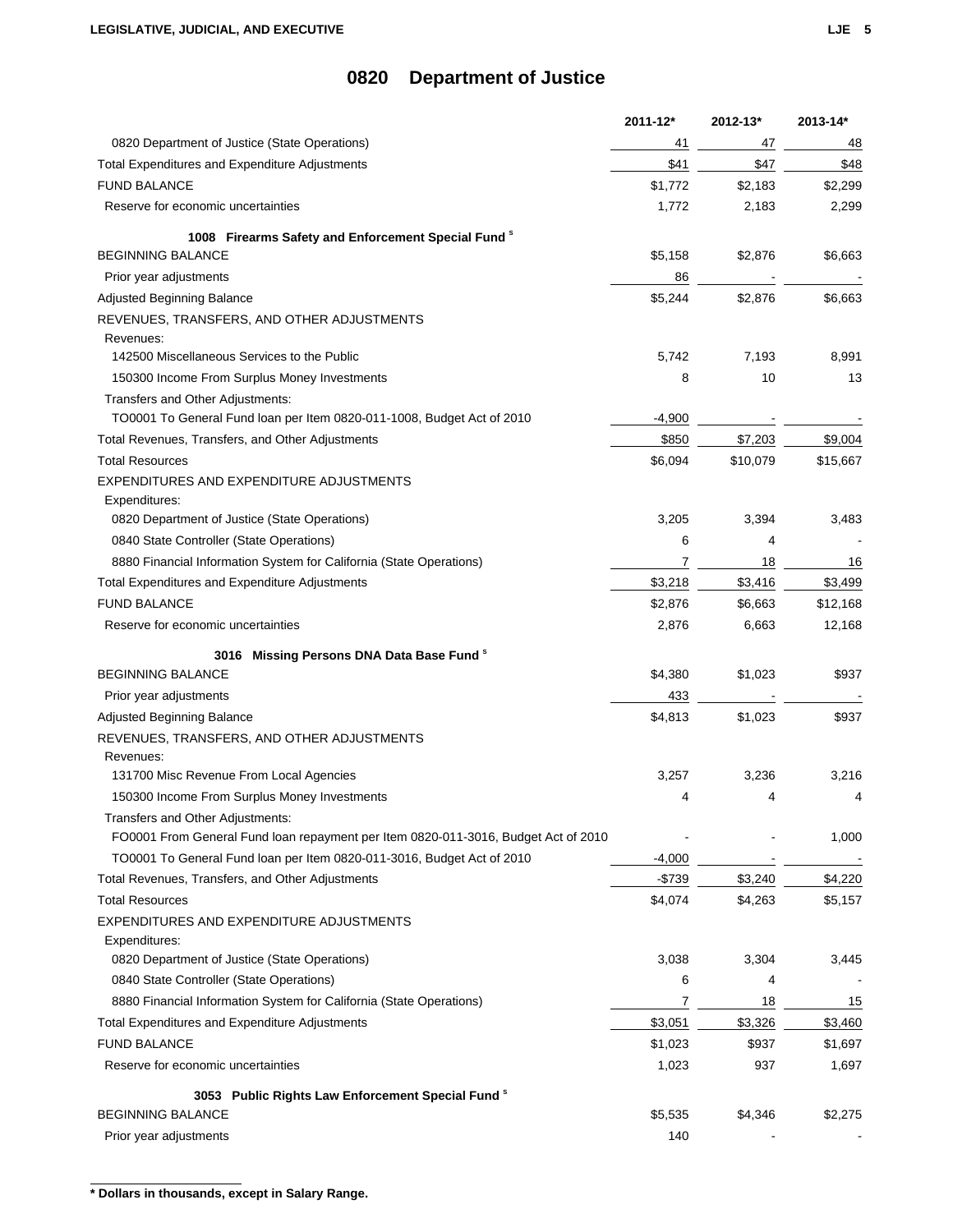| \$5,675<br>\$4,346<br>Adjusted Beginning Balance<br>REVENUES, TRANSFERS, AND OTHER ADJUSTMENTS<br>Revenues:<br>10<br>8<br>150300 Income From Surplus Money Investments<br>163000 Settlements/Judgments(not Anti-trust)<br>175<br>3,700<br>\$185<br>\$3,708<br>Total Revenues, Transfers, and Other Adjustments<br><b>Total Resources</b><br>\$5,860<br>\$8,054<br>EXPENDITURES AND EXPENDITURE ADJUSTMENTS<br>Expenditures:<br>0820 Department of Justice (State Operations)<br>1,491<br>5,742<br>10<br>0840 State Controller (State Operations)<br>6<br>8880 Financial Information System for California (State Operations)<br>31<br>13<br>27<br>\$1,514<br>\$5,779<br>Total Expenditures and Expenditure Adjustments<br><b>FUND BALANCE</b><br>\$4,346<br>\$2,275<br>Reserve for economic uncertainties<br>4,346<br>2,275<br>3086 DNA Identification Fund <sup>s</sup><br><b>BEGINNING BALANCE</b><br>\$24,410<br>\$36,337<br>Prior year adjustments<br>10,215<br>\$34,625<br>Adjusted Beginning Balance<br>\$36,337<br>REVENUES, TRANSFERS, AND OTHER ADJUSTMENTS<br>Revenues:<br>123<br>150300 Income From Surplus Money Investments<br>146<br>56,355<br>164300 Penalty Assessments<br>64,209<br>Total Revenues, Transfers, and Other Adjustments<br>\$56,478<br>\$64,355<br><b>Total Resources</b><br>\$91,103<br>\$100,692<br>EXPENDITURES AND EXPENDITURE ADJUSTMENTS<br>Expenditures:<br>76,561<br>0820 Department of Justice (State Operations)<br>62,463<br>124<br>0840 State Controller (State Operations)<br>65<br>8880 Financial Information System for California (State Operations)<br>179<br><b>Expenditure Adjustments:</b><br>0820 Department of Justice<br>$-8,000$<br>Less funding provided by the General Fund (State Operations)<br>\$54,766<br>\$77,981<br><b>Total Expenditures and Expenditure Adjustments</b><br>\$76,626<br><b>FUND BALANCE</b><br>\$36,337<br>\$24,066<br>Reserve for economic uncertainties<br>36,337<br>24,066<br>3087 Unfair Competition Law Fund <sup>s</sup><br><b>BEGINNING BALANCE</b><br>\$1,125<br>\$3,577<br>Prior year adjustments<br>306<br>\$1,431<br>\$3,577<br>Adjusted Beginning Balance<br>REVENUES, TRANSFERS, AND OTHER ADJUSTMENTS<br>Revenues:<br>150300 Income From Surplus Money Investments<br>15<br>48<br>164300 Penalty Assessments<br>9,685<br>49,900<br>Transfers and Other Adjustments:<br>FO8071 From National Mortgage Special Deposit Fund per Business and Professions<br>41,057<br>Code section 17206(d)<br>Total Revenues, Transfers, and Other Adjustments<br>\$50,757<br>\$49,948 | 2011-12* | 2012-13* | 2013-14* |
|--------------------------------------------------------------------------------------------------------------------------------------------------------------------------------------------------------------------------------------------------------------------------------------------------------------------------------------------------------------------------------------------------------------------------------------------------------------------------------------------------------------------------------------------------------------------------------------------------------------------------------------------------------------------------------------------------------------------------------------------------------------------------------------------------------------------------------------------------------------------------------------------------------------------------------------------------------------------------------------------------------------------------------------------------------------------------------------------------------------------------------------------------------------------------------------------------------------------------------------------------------------------------------------------------------------------------------------------------------------------------------------------------------------------------------------------------------------------------------------------------------------------------------------------------------------------------------------------------------------------------------------------------------------------------------------------------------------------------------------------------------------------------------------------------------------------------------------------------------------------------------------------------------------------------------------------------------------------------------------------------------------------------------------------------------------------------------------------------------------------------------------------------------------------------------------------------------------------------------------------------------------------------------------------------------------------------------------------------------------------------------------------------------------------------------------------------------------------------------------------------------------------------------------------------------------------|----------|----------|----------|
|                                                                                                                                                                                                                                                                                                                                                                                                                                                                                                                                                                                                                                                                                                                                                                                                                                                                                                                                                                                                                                                                                                                                                                                                                                                                                                                                                                                                                                                                                                                                                                                                                                                                                                                                                                                                                                                                                                                                                                                                                                                                                                                                                                                                                                                                                                                                                                                                                                                                                                                                                                    |          |          | \$2,275  |
|                                                                                                                                                                                                                                                                                                                                                                                                                                                                                                                                                                                                                                                                                                                                                                                                                                                                                                                                                                                                                                                                                                                                                                                                                                                                                                                                                                                                                                                                                                                                                                                                                                                                                                                                                                                                                                                                                                                                                                                                                                                                                                                                                                                                                                                                                                                                                                                                                                                                                                                                                                    |          |          |          |
|                                                                                                                                                                                                                                                                                                                                                                                                                                                                                                                                                                                                                                                                                                                                                                                                                                                                                                                                                                                                                                                                                                                                                                                                                                                                                                                                                                                                                                                                                                                                                                                                                                                                                                                                                                                                                                                                                                                                                                                                                                                                                                                                                                                                                                                                                                                                                                                                                                                                                                                                                                    |          |          |          |
|                                                                                                                                                                                                                                                                                                                                                                                                                                                                                                                                                                                                                                                                                                                                                                                                                                                                                                                                                                                                                                                                                                                                                                                                                                                                                                                                                                                                                                                                                                                                                                                                                                                                                                                                                                                                                                                                                                                                                                                                                                                                                                                                                                                                                                                                                                                                                                                                                                                                                                                                                                    |          |          |          |
|                                                                                                                                                                                                                                                                                                                                                                                                                                                                                                                                                                                                                                                                                                                                                                                                                                                                                                                                                                                                                                                                                                                                                                                                                                                                                                                                                                                                                                                                                                                                                                                                                                                                                                                                                                                                                                                                                                                                                                                                                                                                                                                                                                                                                                                                                                                                                                                                                                                                                                                                                                    |          |          | 3,600    |
|                                                                                                                                                                                                                                                                                                                                                                                                                                                                                                                                                                                                                                                                                                                                                                                                                                                                                                                                                                                                                                                                                                                                                                                                                                                                                                                                                                                                                                                                                                                                                                                                                                                                                                                                                                                                                                                                                                                                                                                                                                                                                                                                                                                                                                                                                                                                                                                                                                                                                                                                                                    |          |          | \$3,604  |
|                                                                                                                                                                                                                                                                                                                                                                                                                                                                                                                                                                                                                                                                                                                                                                                                                                                                                                                                                                                                                                                                                                                                                                                                                                                                                                                                                                                                                                                                                                                                                                                                                                                                                                                                                                                                                                                                                                                                                                                                                                                                                                                                                                                                                                                                                                                                                                                                                                                                                                                                                                    |          |          | \$5,879  |
|                                                                                                                                                                                                                                                                                                                                                                                                                                                                                                                                                                                                                                                                                                                                                                                                                                                                                                                                                                                                                                                                                                                                                                                                                                                                                                                                                                                                                                                                                                                                                                                                                                                                                                                                                                                                                                                                                                                                                                                                                                                                                                                                                                                                                                                                                                                                                                                                                                                                                                                                                                    |          |          |          |
|                                                                                                                                                                                                                                                                                                                                                                                                                                                                                                                                                                                                                                                                                                                                                                                                                                                                                                                                                                                                                                                                                                                                                                                                                                                                                                                                                                                                                                                                                                                                                                                                                                                                                                                                                                                                                                                                                                                                                                                                                                                                                                                                                                                                                                                                                                                                                                                                                                                                                                                                                                    |          |          |          |
|                                                                                                                                                                                                                                                                                                                                                                                                                                                                                                                                                                                                                                                                                                                                                                                                                                                                                                                                                                                                                                                                                                                                                                                                                                                                                                                                                                                                                                                                                                                                                                                                                                                                                                                                                                                                                                                                                                                                                                                                                                                                                                                                                                                                                                                                                                                                                                                                                                                                                                                                                                    |          |          | 5,722    |
|                                                                                                                                                                                                                                                                                                                                                                                                                                                                                                                                                                                                                                                                                                                                                                                                                                                                                                                                                                                                                                                                                                                                                                                                                                                                                                                                                                                                                                                                                                                                                                                                                                                                                                                                                                                                                                                                                                                                                                                                                                                                                                                                                                                                                                                                                                                                                                                                                                                                                                                                                                    |          |          |          |
|                                                                                                                                                                                                                                                                                                                                                                                                                                                                                                                                                                                                                                                                                                                                                                                                                                                                                                                                                                                                                                                                                                                                                                                                                                                                                                                                                                                                                                                                                                                                                                                                                                                                                                                                                                                                                                                                                                                                                                                                                                                                                                                                                                                                                                                                                                                                                                                                                                                                                                                                                                    |          |          |          |
|                                                                                                                                                                                                                                                                                                                                                                                                                                                                                                                                                                                                                                                                                                                                                                                                                                                                                                                                                                                                                                                                                                                                                                                                                                                                                                                                                                                                                                                                                                                                                                                                                                                                                                                                                                                                                                                                                                                                                                                                                                                                                                                                                                                                                                                                                                                                                                                                                                                                                                                                                                    |          |          | \$5,749  |
|                                                                                                                                                                                                                                                                                                                                                                                                                                                                                                                                                                                                                                                                                                                                                                                                                                                                                                                                                                                                                                                                                                                                                                                                                                                                                                                                                                                                                                                                                                                                                                                                                                                                                                                                                                                                                                                                                                                                                                                                                                                                                                                                                                                                                                                                                                                                                                                                                                                                                                                                                                    |          |          | \$130    |
|                                                                                                                                                                                                                                                                                                                                                                                                                                                                                                                                                                                                                                                                                                                                                                                                                                                                                                                                                                                                                                                                                                                                                                                                                                                                                                                                                                                                                                                                                                                                                                                                                                                                                                                                                                                                                                                                                                                                                                                                                                                                                                                                                                                                                                                                                                                                                                                                                                                                                                                                                                    |          |          | 130      |
|                                                                                                                                                                                                                                                                                                                                                                                                                                                                                                                                                                                                                                                                                                                                                                                                                                                                                                                                                                                                                                                                                                                                                                                                                                                                                                                                                                                                                                                                                                                                                                                                                                                                                                                                                                                                                                                                                                                                                                                                                                                                                                                                                                                                                                                                                                                                                                                                                                                                                                                                                                    |          |          |          |
|                                                                                                                                                                                                                                                                                                                                                                                                                                                                                                                                                                                                                                                                                                                                                                                                                                                                                                                                                                                                                                                                                                                                                                                                                                                                                                                                                                                                                                                                                                                                                                                                                                                                                                                                                                                                                                                                                                                                                                                                                                                                                                                                                                                                                                                                                                                                                                                                                                                                                                                                                                    |          |          | \$24,066 |
|                                                                                                                                                                                                                                                                                                                                                                                                                                                                                                                                                                                                                                                                                                                                                                                                                                                                                                                                                                                                                                                                                                                                                                                                                                                                                                                                                                                                                                                                                                                                                                                                                                                                                                                                                                                                                                                                                                                                                                                                                                                                                                                                                                                                                                                                                                                                                                                                                                                                                                                                                                    |          |          |          |
|                                                                                                                                                                                                                                                                                                                                                                                                                                                                                                                                                                                                                                                                                                                                                                                                                                                                                                                                                                                                                                                                                                                                                                                                                                                                                                                                                                                                                                                                                                                                                                                                                                                                                                                                                                                                                                                                                                                                                                                                                                                                                                                                                                                                                                                                                                                                                                                                                                                                                                                                                                    |          |          | \$24,066 |
|                                                                                                                                                                                                                                                                                                                                                                                                                                                                                                                                                                                                                                                                                                                                                                                                                                                                                                                                                                                                                                                                                                                                                                                                                                                                                                                                                                                                                                                                                                                                                                                                                                                                                                                                                                                                                                                                                                                                                                                                                                                                                                                                                                                                                                                                                                                                                                                                                                                                                                                                                                    |          |          |          |
|                                                                                                                                                                                                                                                                                                                                                                                                                                                                                                                                                                                                                                                                                                                                                                                                                                                                                                                                                                                                                                                                                                                                                                                                                                                                                                                                                                                                                                                                                                                                                                                                                                                                                                                                                                                                                                                                                                                                                                                                                                                                                                                                                                                                                                                                                                                                                                                                                                                                                                                                                                    |          |          |          |
|                                                                                                                                                                                                                                                                                                                                                                                                                                                                                                                                                                                                                                                                                                                                                                                                                                                                                                                                                                                                                                                                                                                                                                                                                                                                                                                                                                                                                                                                                                                                                                                                                                                                                                                                                                                                                                                                                                                                                                                                                                                                                                                                                                                                                                                                                                                                                                                                                                                                                                                                                                    |          |          | 146      |
|                                                                                                                                                                                                                                                                                                                                                                                                                                                                                                                                                                                                                                                                                                                                                                                                                                                                                                                                                                                                                                                                                                                                                                                                                                                                                                                                                                                                                                                                                                                                                                                                                                                                                                                                                                                                                                                                                                                                                                                                                                                                                                                                                                                                                                                                                                                                                                                                                                                                                                                                                                    |          |          | 65,836   |
|                                                                                                                                                                                                                                                                                                                                                                                                                                                                                                                                                                                                                                                                                                                                                                                                                                                                                                                                                                                                                                                                                                                                                                                                                                                                                                                                                                                                                                                                                                                                                                                                                                                                                                                                                                                                                                                                                                                                                                                                                                                                                                                                                                                                                                                                                                                                                                                                                                                                                                                                                                    |          |          | \$65,982 |
|                                                                                                                                                                                                                                                                                                                                                                                                                                                                                                                                                                                                                                                                                                                                                                                                                                                                                                                                                                                                                                                                                                                                                                                                                                                                                                                                                                                                                                                                                                                                                                                                                                                                                                                                                                                                                                                                                                                                                                                                                                                                                                                                                                                                                                                                                                                                                                                                                                                                                                                                                                    |          |          | \$90,048 |
|                                                                                                                                                                                                                                                                                                                                                                                                                                                                                                                                                                                                                                                                                                                                                                                                                                                                                                                                                                                                                                                                                                                                                                                                                                                                                                                                                                                                                                                                                                                                                                                                                                                                                                                                                                                                                                                                                                                                                                                                                                                                                                                                                                                                                                                                                                                                                                                                                                                                                                                                                                    |          |          |          |
|                                                                                                                                                                                                                                                                                                                                                                                                                                                                                                                                                                                                                                                                                                                                                                                                                                                                                                                                                                                                                                                                                                                                                                                                                                                                                                                                                                                                                                                                                                                                                                                                                                                                                                                                                                                                                                                                                                                                                                                                                                                                                                                                                                                                                                                                                                                                                                                                                                                                                                                                                                    |          |          |          |
|                                                                                                                                                                                                                                                                                                                                                                                                                                                                                                                                                                                                                                                                                                                                                                                                                                                                                                                                                                                                                                                                                                                                                                                                                                                                                                                                                                                                                                                                                                                                                                                                                                                                                                                                                                                                                                                                                                                                                                                                                                                                                                                                                                                                                                                                                                                                                                                                                                                                                                                                                                    |          |          | 77,624   |
|                                                                                                                                                                                                                                                                                                                                                                                                                                                                                                                                                                                                                                                                                                                                                                                                                                                                                                                                                                                                                                                                                                                                                                                                                                                                                                                                                                                                                                                                                                                                                                                                                                                                                                                                                                                                                                                                                                                                                                                                                                                                                                                                                                                                                                                                                                                                                                                                                                                                                                                                                                    |          |          |          |
|                                                                                                                                                                                                                                                                                                                                                                                                                                                                                                                                                                                                                                                                                                                                                                                                                                                                                                                                                                                                                                                                                                                                                                                                                                                                                                                                                                                                                                                                                                                                                                                                                                                                                                                                                                                                                                                                                                                                                                                                                                                                                                                                                                                                                                                                                                                                                                                                                                                                                                                                                                    |          |          | 357      |
|                                                                                                                                                                                                                                                                                                                                                                                                                                                                                                                                                                                                                                                                                                                                                                                                                                                                                                                                                                                                                                                                                                                                                                                                                                                                                                                                                                                                                                                                                                                                                                                                                                                                                                                                                                                                                                                                                                                                                                                                                                                                                                                                                                                                                                                                                                                                                                                                                                                                                                                                                                    |          |          |          |
|                                                                                                                                                                                                                                                                                                                                                                                                                                                                                                                                                                                                                                                                                                                                                                                                                                                                                                                                                                                                                                                                                                                                                                                                                                                                                                                                                                                                                                                                                                                                                                                                                                                                                                                                                                                                                                                                                                                                                                                                                                                                                                                                                                                                                                                                                                                                                                                                                                                                                                                                                                    |          |          |          |
|                                                                                                                                                                                                                                                                                                                                                                                                                                                                                                                                                                                                                                                                                                                                                                                                                                                                                                                                                                                                                                                                                                                                                                                                                                                                                                                                                                                                                                                                                                                                                                                                                                                                                                                                                                                                                                                                                                                                                                                                                                                                                                                                                                                                                                                                                                                                                                                                                                                                                                                                                                    |          |          |          |
|                                                                                                                                                                                                                                                                                                                                                                                                                                                                                                                                                                                                                                                                                                                                                                                                                                                                                                                                                                                                                                                                                                                                                                                                                                                                                                                                                                                                                                                                                                                                                                                                                                                                                                                                                                                                                                                                                                                                                                                                                                                                                                                                                                                                                                                                                                                                                                                                                                                                                                                                                                    |          |          |          |
|                                                                                                                                                                                                                                                                                                                                                                                                                                                                                                                                                                                                                                                                                                                                                                                                                                                                                                                                                                                                                                                                                                                                                                                                                                                                                                                                                                                                                                                                                                                                                                                                                                                                                                                                                                                                                                                                                                                                                                                                                                                                                                                                                                                                                                                                                                                                                                                                                                                                                                                                                                    |          |          | \$12,067 |
|                                                                                                                                                                                                                                                                                                                                                                                                                                                                                                                                                                                                                                                                                                                                                                                                                                                                                                                                                                                                                                                                                                                                                                                                                                                                                                                                                                                                                                                                                                                                                                                                                                                                                                                                                                                                                                                                                                                                                                                                                                                                                                                                                                                                                                                                                                                                                                                                                                                                                                                                                                    |          |          | 12,067   |
|                                                                                                                                                                                                                                                                                                                                                                                                                                                                                                                                                                                                                                                                                                                                                                                                                                                                                                                                                                                                                                                                                                                                                                                                                                                                                                                                                                                                                                                                                                                                                                                                                                                                                                                                                                                                                                                                                                                                                                                                                                                                                                                                                                                                                                                                                                                                                                                                                                                                                                                                                                    |          |          |          |
|                                                                                                                                                                                                                                                                                                                                                                                                                                                                                                                                                                                                                                                                                                                                                                                                                                                                                                                                                                                                                                                                                                                                                                                                                                                                                                                                                                                                                                                                                                                                                                                                                                                                                                                                                                                                                                                                                                                                                                                                                                                                                                                                                                                                                                                                                                                                                                                                                                                                                                                                                                    |          |          | \$43,118 |
|                                                                                                                                                                                                                                                                                                                                                                                                                                                                                                                                                                                                                                                                                                                                                                                                                                                                                                                                                                                                                                                                                                                                                                                                                                                                                                                                                                                                                                                                                                                                                                                                                                                                                                                                                                                                                                                                                                                                                                                                                                                                                                                                                                                                                                                                                                                                                                                                                                                                                                                                                                    |          |          |          |
|                                                                                                                                                                                                                                                                                                                                                                                                                                                                                                                                                                                                                                                                                                                                                                                                                                                                                                                                                                                                                                                                                                                                                                                                                                                                                                                                                                                                                                                                                                                                                                                                                                                                                                                                                                                                                                                                                                                                                                                                                                                                                                                                                                                                                                                                                                                                                                                                                                                                                                                                                                    |          |          | \$43,118 |
|                                                                                                                                                                                                                                                                                                                                                                                                                                                                                                                                                                                                                                                                                                                                                                                                                                                                                                                                                                                                                                                                                                                                                                                                                                                                                                                                                                                                                                                                                                                                                                                                                                                                                                                                                                                                                                                                                                                                                                                                                                                                                                                                                                                                                                                                                                                                                                                                                                                                                                                                                                    |          |          |          |
|                                                                                                                                                                                                                                                                                                                                                                                                                                                                                                                                                                                                                                                                                                                                                                                                                                                                                                                                                                                                                                                                                                                                                                                                                                                                                                                                                                                                                                                                                                                                                                                                                                                                                                                                                                                                                                                                                                                                                                                                                                                                                                                                                                                                                                                                                                                                                                                                                                                                                                                                                                    |          |          |          |
|                                                                                                                                                                                                                                                                                                                                                                                                                                                                                                                                                                                                                                                                                                                                                                                                                                                                                                                                                                                                                                                                                                                                                                                                                                                                                                                                                                                                                                                                                                                                                                                                                                                                                                                                                                                                                                                                                                                                                                                                                                                                                                                                                                                                                                                                                                                                                                                                                                                                                                                                                                    |          |          | 27       |
|                                                                                                                                                                                                                                                                                                                                                                                                                                                                                                                                                                                                                                                                                                                                                                                                                                                                                                                                                                                                                                                                                                                                                                                                                                                                                                                                                                                                                                                                                                                                                                                                                                                                                                                                                                                                                                                                                                                                                                                                                                                                                                                                                                                                                                                                                                                                                                                                                                                                                                                                                                    |          |          | 8,900    |
|                                                                                                                                                                                                                                                                                                                                                                                                                                                                                                                                                                                                                                                                                                                                                                                                                                                                                                                                                                                                                                                                                                                                                                                                                                                                                                                                                                                                                                                                                                                                                                                                                                                                                                                                                                                                                                                                                                                                                                                                                                                                                                                                                                                                                                                                                                                                                                                                                                                                                                                                                                    |          |          |          |
|                                                                                                                                                                                                                                                                                                                                                                                                                                                                                                                                                                                                                                                                                                                                                                                                                                                                                                                                                                                                                                                                                                                                                                                                                                                                                                                                                                                                                                                                                                                                                                                                                                                                                                                                                                                                                                                                                                                                                                                                                                                                                                                                                                                                                                                                                                                                                                                                                                                                                                                                                                    |          |          |          |
|                                                                                                                                                                                                                                                                                                                                                                                                                                                                                                                                                                                                                                                                                                                                                                                                                                                                                                                                                                                                                                                                                                                                                                                                                                                                                                                                                                                                                                                                                                                                                                                                                                                                                                                                                                                                                                                                                                                                                                                                                                                                                                                                                                                                                                                                                                                                                                                                                                                                                                                                                                    |          |          | \$8,927  |
| <b>Total Resources</b><br>\$52,188<br>\$53,525                                                                                                                                                                                                                                                                                                                                                                                                                                                                                                                                                                                                                                                                                                                                                                                                                                                                                                                                                                                                                                                                                                                                                                                                                                                                                                                                                                                                                                                                                                                                                                                                                                                                                                                                                                                                                                                                                                                                                                                                                                                                                                                                                                                                                                                                                                                                                                                                                                                                                                                     |          |          | \$52,045 |